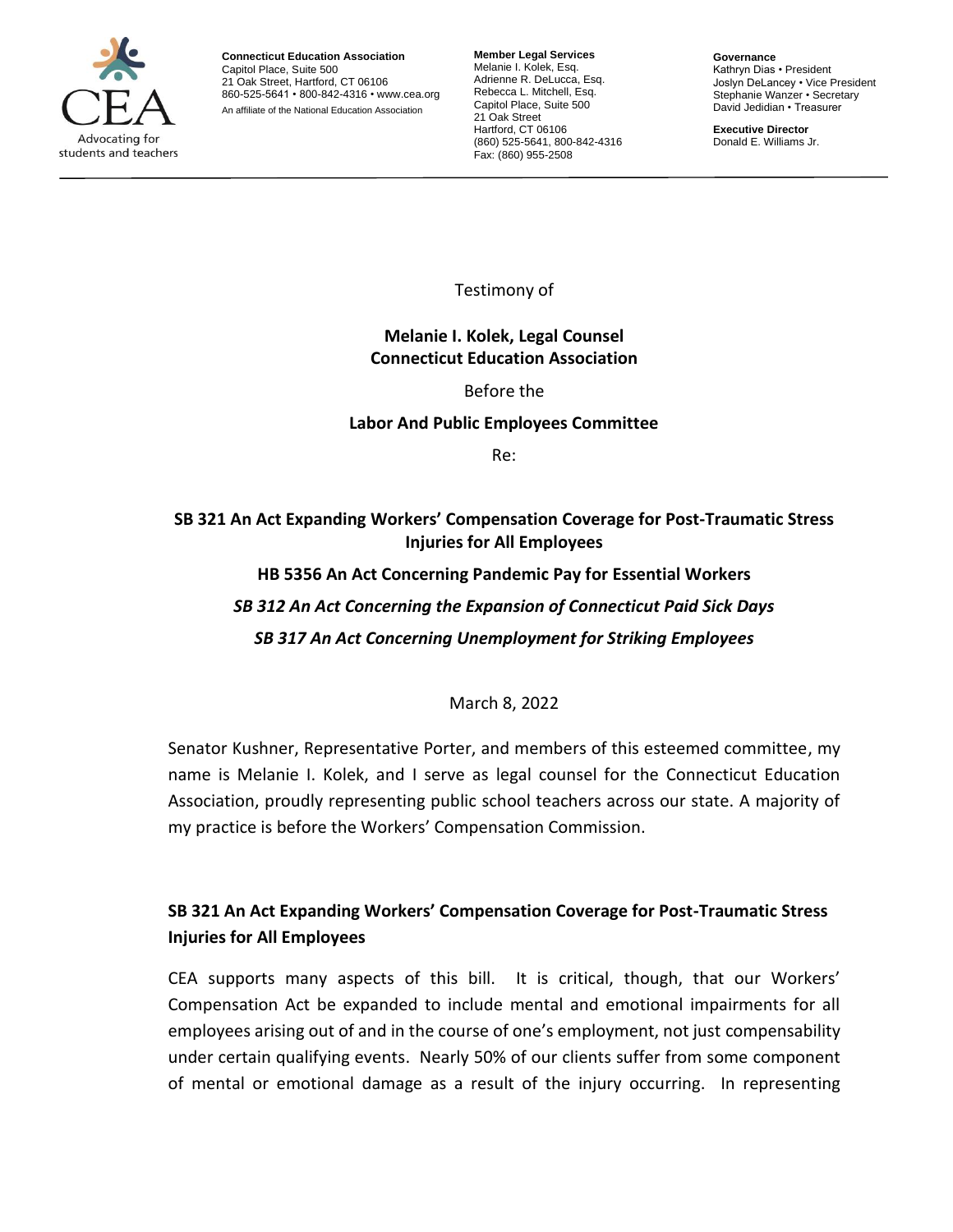teachers, we have found that the types of actions that cause these unseen injuries include, but are not limited to, being bitten, scratched, pulled, shoved to the ground, and punched by the students they are charged to care for and educate.

Over the last eight years, we have heard the arguments against this expansion, including cost and abuse factors that were discussed before the 1993 Workers' Compensation Act Reforms. Taking a closer look at the statutes and case law, however, checks and balances to prevent abuse are already in place, which can simply be converted to mental and emotional impairment claims. There are significant burdens placed upon the employee to prove a physical injury, and emotional impairments would similarly fall under this requirement, allowing the employer to challenge the compensability and causality of that impairment just as they now do with physical claims.

Critics of this bill and ones who have come before it have argued that nearly 10% of the population suffers some type of mental anguish or injury at some point in their lives. In fact, several studies show almost 80% of Americans suffer from lumbar or cervical symptoms in their lifetime, yet those physical injuries are recognized under the Act.

This is a fundamental mental health issue. With advances in medical science and increased availability of mental health care, we must provide our working population who suffer in silence the opportunity and resources for treatment. Inclusion of mental and emotional claims for all employees under any circumstance is necessary, timely, and in the very best interest of all of our working citizens.

#### **HB 5356 AAC Pandemic Pay for Essential Workers**

CEA fully supports HB 5356 in order to provide essential workers, like educators, pandemic pay under the Connecticut Essential Workers Pandemic Pay Program. It was and continues to be of no surprise the lengths teachers have taken to ensure they are and remain healthy for their students during this pandemic. In the past two years, we have spoken with hundreds of members of our organization who have and continue to suffer from the personal effects of the COVID virus and resulting illness, whether it is them personally or their ailing family members. Nearly every one of the teachers I spoke with got sick from a known positive contact at their school with no exposure at home or in the community. And almost every case involved the teacher spreading the virus to their family members. Teachers rightfully feared for their own safety and those of their loved ones by walking through the school building every morning.